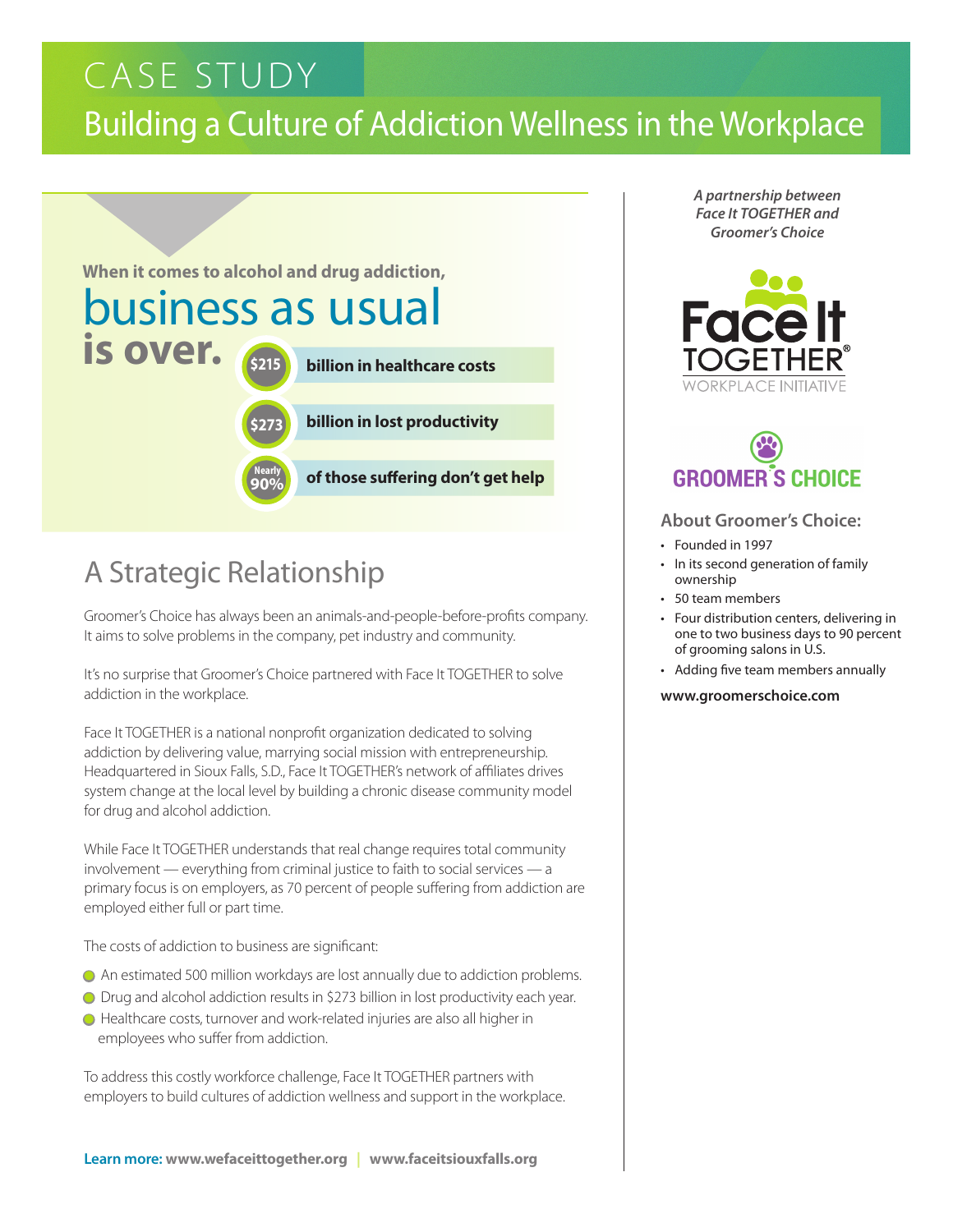#### **PAGE 2**

Face It TOGETHER Sioux Falls, the organization's first affiliate, has partnered with more than 30 employers since it first launched the Workplace Initiative in 2009. One of the first companies to join was Groomer's Choice, a groomer service supplier. Groomer's Choice provides a wide variety of products to pet groomers all over the nation. From skunk odor shampoos to sapphire shimmer nail polish, Groomer's Choice strives to provide quality service to their loyal customer base in record delivery time.

Despite its rapid growth over the past few years, Groomer's Choice still has the feel of a family-oriented small business. Its 50 team members know each other's spouses and kids, and usually pets' names, too.

"Nobody's a number here," Tim Ryan, vice president of marketing and sales, said.

The partnership between Face It TOGETHER Sioux Falls and Groomer's Choice came about when Groomer's Choice started looking for a solution to addiction in the workplace.

Shortly before the company learned of Face It TOGETHER, three Groomer's Choice employees resigned within a span of about six months. Because the company normally boasts a low attrition rate — something Ryan is very proud of — this was significant. It was only later that management learned that all three team members left due to addiction-related issues.

This prompted Groomer's Choice to look for a solution in earnest.

"We didn't feel very good about it because we didn't do anything to help them. They just sort of found their way out of the company and we couldn't do anything," Ryan said. "Addiction was an issue for us, and we had no idea what to do."

#### **The Workplace Initiative**

Although addiction treatment was already a part of team members' health benefits, it was really only applicable to those who needed intensive 30 to 60 days of inpatient treatment — an approach Ryan called a "societal default." So for team members in need of different services, or with a loved one suffering from the disease, they were left with few options.

Face It TOGETHER Sioux Falls is an "incredibly dynamic hub of resources," and is equipped to help people get what they really need, including navigation and peer support, Ryan said.

The Workplace Initiative is all about shifting the culture around addiction in the workplace. This includes reducing psychological barriers to seeking help, such as fear, providing access to confidential support and eliminating the shame and stigma surrounding addiction. Each Workplace Initiative is customized to the unique needs of a specific business.

Face It TOGETHER typically asks for an annual investment of \$40 per employee.

### **"**Addiction was an issue for us, and**we had no idea what to do."**

– Tim RyaN, *Partner*

# Key elements

**of the Workplace Initiative include:**

- **In Workplace education and outreach programs**
- **Coordination with employee assistance, wellness** and benefits programs
- **Supervisor training and support**
- **I** Human resources support
- **Peer recovery coaching and navigation to** services (virtual or in person)
- **Co-Workers in Recovery peer support program**
- **Outcomes measurement**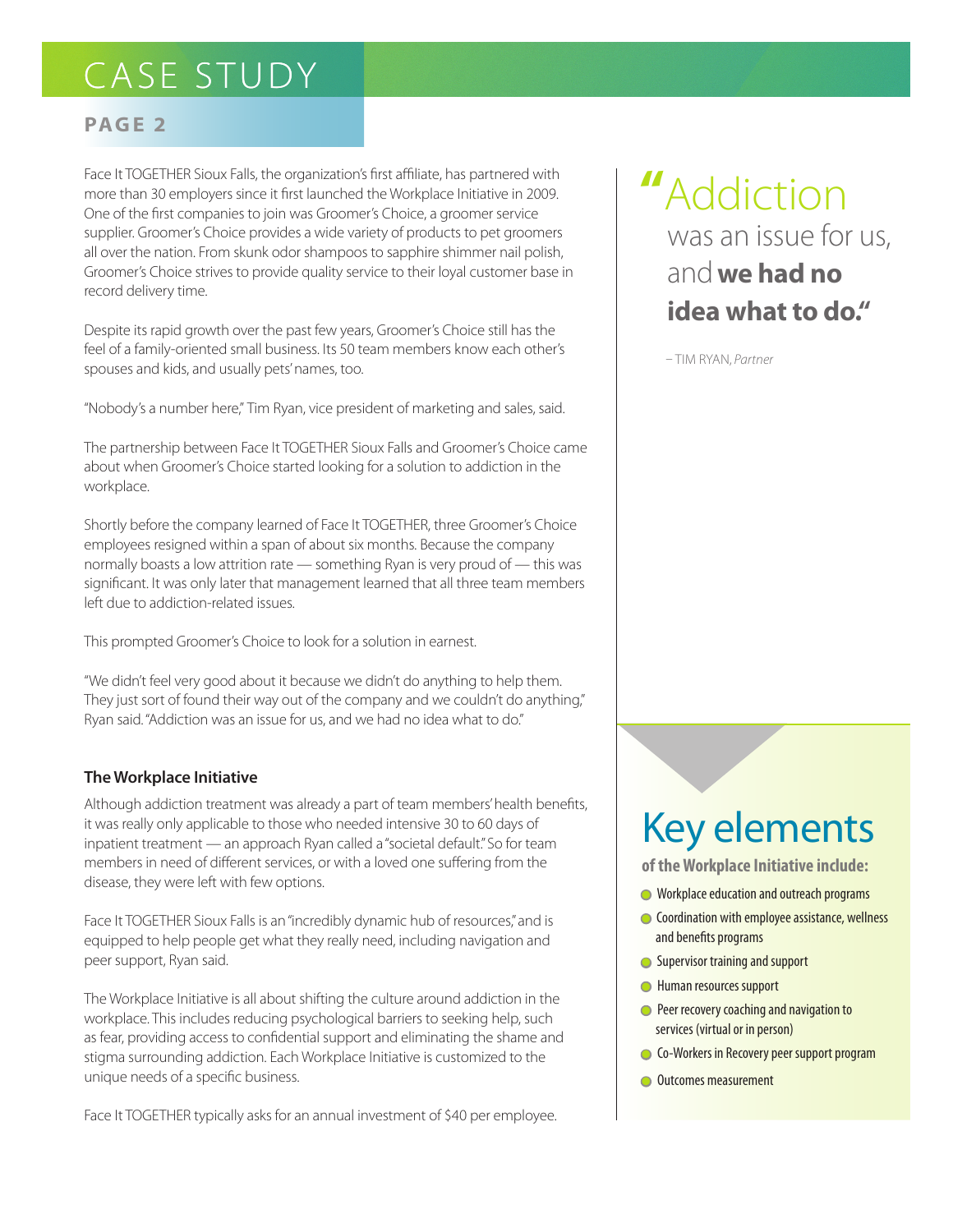#### **PAGE 3**

#### **A Sound Business Decision**

For Groomer's Choice management, investing in the Workplace Initiative came down to the numbers.

"One thing we've always understood is what it costs us to lose a team member, the total cost of attrition," Ryan said. "When you start to look at the metrics, and take a look at \$40 a head times 50 employees annually — a \$2,000 investment — we believe that it costs us around \$4,000 to turn over the lowest-paid position in our company. So if we lose that individual to addiction, we have two-to-one ROI by keeping them and by getting them well through this program."

From the beginning, Ryan said the company's management was on board with the Workplace Initiative, and had very few concerns about its implementation. The biggest "operational hurdle," as Ryan called it, was ensuring that each team member fully understood Face It TOGETHER and made a commitment to destigmatize addiction in the workplace.

"The number one priority is that the organization has full commitment from all team members," he said. "And that's the operational part that can be detrimental without everybody's buy in."

As a company that prides itself on the fact that there's no "inner circle," Ryan said, overcoming this challenge was simply a matter of starting with full commitment at the management level and devoting the right resources and time to launch the initiative. After the companywide announcement, there were several individual meetings to ensure that the Workplace Initiative was understood and utilized if necessary.

"We just made a commitment to it," he said. "And just like anything we've ever done, when we all are pointing in the same direction, things happen."

#### **Changing a Culture**

Groomer's Choice has invested a total of \$5,400 in the Workplace Initiative since April of 2014. After a large kick-off event, there have been weekly lunch meetings every Wednesday for the Co-Worker in Recovery Program. Ryan has also participated in recovery coach training.

The program really comes to life as part of its routine human resource operations.

"For us it was a deliberate change in onboarding and a continual effort from a HR standpoint to let our team know that this exists," he said.

The Groomer's Choice kick-off event was attended by all team members, Ryan said. The event started with an introduction from the President and CEO Dan Dressen, who explained that Groomer's Choice felt strongly about the Workplace Initiative, that the stigma associated with addiction would be removed and that the company would continue to "work tirelessly in creating an environment where our team members, when needed, can come to us for help. In all cases," Ryan said.

# **"**When

we are all pointing in the same direction, **things happen."**

– Tim RyaN, *Partner*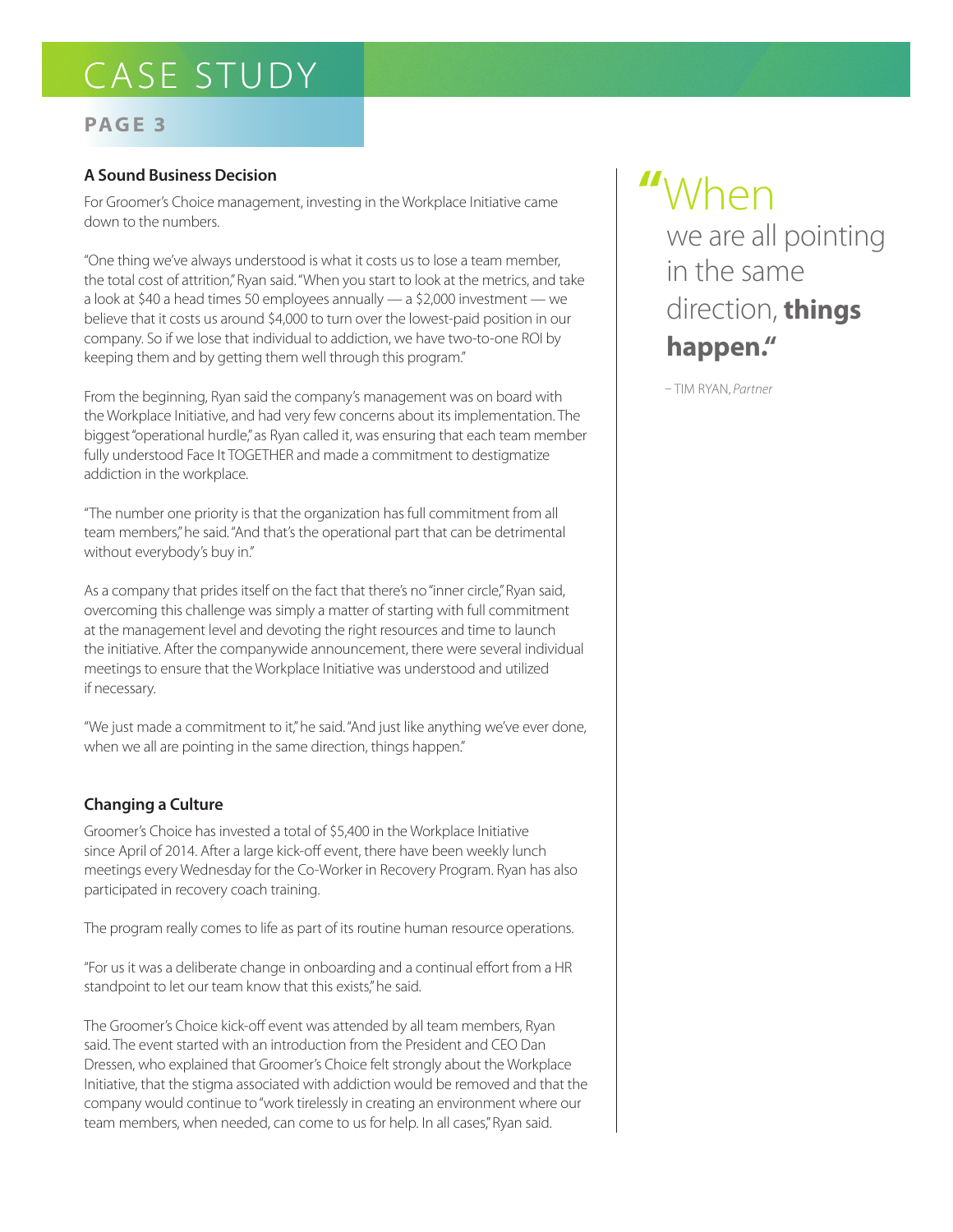#### **PAGE 4**

After that, David Whitesock, Chief Data Officer of the Face It TOGETHER national office, shared his personal addiction survivor story with the team.

"It was a sensory moment," Ryan said. "You could see, hear and feel a weight being lifted. Sensory moments inside of businesses are almost always organic and lasting culture builders."

In total, the kick-off lasted about two hours and concluded after several people from Face It TOGETHER Sioux Falls stayed and visited with Groomer's Choice team members over lunch.

The Workplace Initiative is a shift in culture as much as it is a means of accessing resources. Education combating the stigma of addiction is an important step to ensure companywide support and acceptance; the goal is to treat addiction the same as any other chronic disease, such as diabetes or hypertension.

At Groomer's Choice, this involved several meetings to ensure that each team member understood the Face It TOGETHER message.

Before the Workplace Initiative, there were no proactive efforts in the Groomer's Choice workplace around addiction. Now there are people who attend the Co-Worker in Recovery Program lunches every week. This is a peer support program that trains team members as resources to serve as a "safe landing place" in the company. This means that those suffering from addiction, or with loved ones suffering from addiction, have someone to talk to if needed.

"The individual who participates in our Co-Worker in Recovery is viewed as a leader and a risk taker and is somebody who adds a lot of value to the organization," he said. "So it's totally 180 degrees from the status quo societal definition of somebody struggling with addiction. It's gone very well."

Overall, Ryan said the retention, mind and morale of team members has improved since the company's partnership with Face It TOGETHER.

The Workplace Initiative proves that management is committed to helping and caring for its team members, he said.

"When you say you care about the team, you actually do. And you have solutions that are in employees' best interests professionally and personally," Ryan said.

#### **Saving Costs, Saving Lives**

Since the Workplace Initiative kickoff in 2014, the company is aware of three Groomer's Choice team members who have directly taken advantage of the resources at Face It TOGETHER Sioux Falls. One employee in particular continues to actively participate in recovery coaching.

While the number may seem small, it's not far off national rates. It's estimated that about eight to nine percent of the population suffers from the disease of addiction. With three of its 50 team members seeking services from Face It TOGETHER, Groomer's Choice falls at six percent. It's also possible that others received services but didn't report to their employer.

# **A Competitive** Advantage

The Workplace Initiative has especially impacted the hiring of new team members at Groomer's Choice.

"We believe that our benefits package and our compensation are in line with other progressive companies in town. When we bring up the fact that we were one of the first small businesses to partner with Face It TOGETHER, and why we did it, I believe it changes a candidate's perception of our company," Ryan said. "And so it's been great from a hiring standpoint."

The Workplace Initiative, in addition to being an incredible way to attract talent, is an added personal and professional benefit to the Groomer's Choice team, he added.

"The new hire orientation and Co-Worker in Recovery are very effective means to expose both new and tenured team members to our partnership with Face It TOGETHER," Ryan said.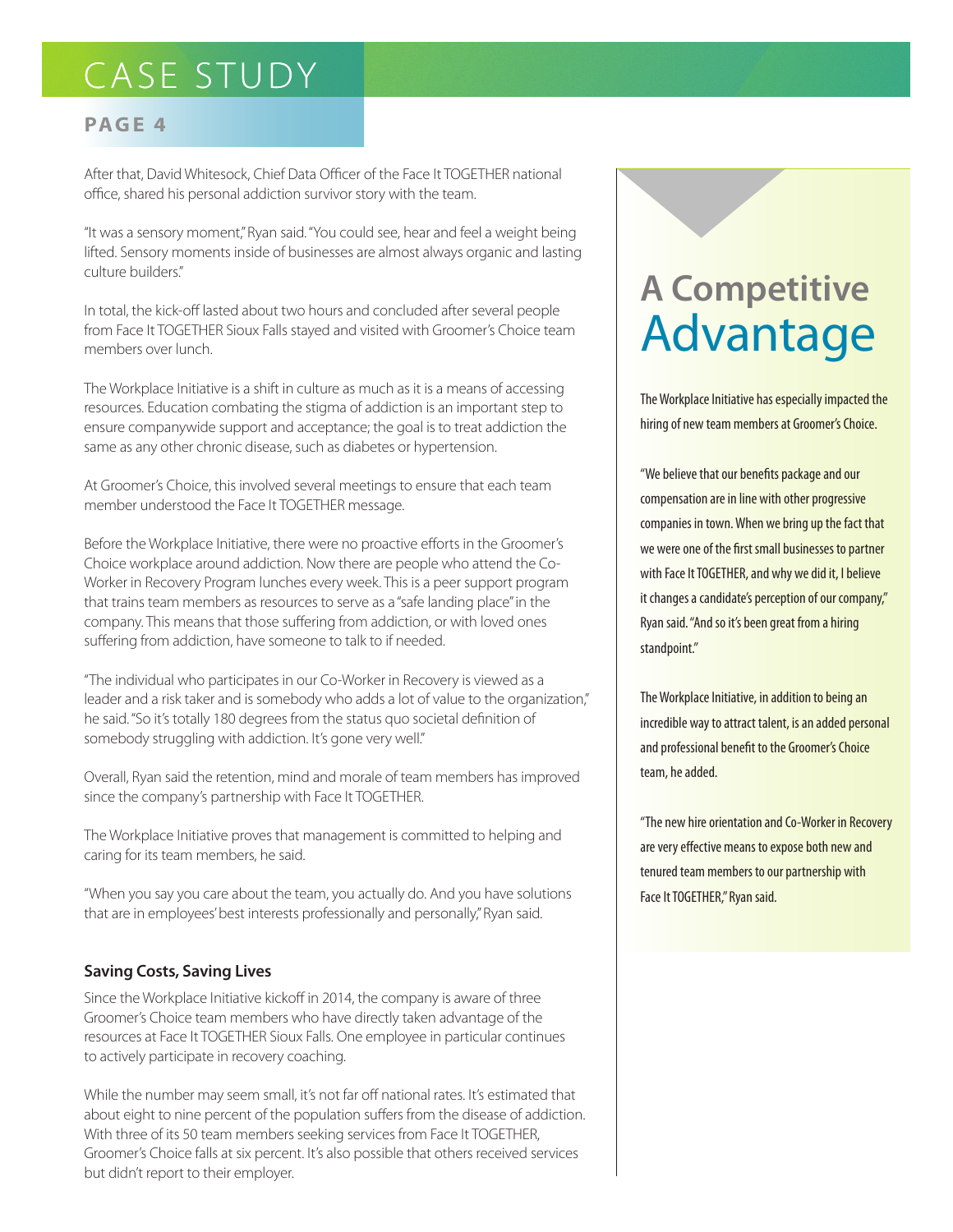#### **PAGE 5**

More importantly, it's hard to quantify improvements to a life and the impact of broader culture change in a company.

Ryan likes to tell the story of one team member in particular. A top-four executive, this individual was an integral leader for the company.

Shortly after the Workplace Initiative launched, the executive came forward and shared that his son was suffering from addiction, and he had been contemplating resignation in order to take care of him.

Since then, he has utilized Face It TOGETHER's services, and his son is now in recovery.

"I'm very proud of that," Ryan said. "And Face It TOGETHER is the reason why that situation played out the way it did."

Ryan estimated that the resignation of this particular team member would have cost the company upwards of \$50,000. *So their \$5,400 investment to date in Face It TOGETHER Sioux Falls has delivered a 10-to-one ROI for just this one employee.*

"If we didn't partner with Face It TOGETHER, and come forward about addiction to our team and say, 'We're the kind of company that's going to help you or your family,' that individual would have resigned, and we would have never known why," he said. "That's terrifying to me. That would have been devastating to our company."

Because Groomer's Choice has only 50 team members, coming forward for help, even with the support of a company invested in the Workplace Initiative, may be difficult for some. Despite the initial deterrent, Ryan said the company's closeness is usually a positive thing.

"I would be crazy to believe that it's not a bit of a barrier, being such a tight-knit family," he said. "But it's also advantageous. We feel comfortable enough having those conversations with individuals."

If he were to try and convince another business leader to invest in the Workplace Initiative, Ryan said his argument would be equal parts emotional and logical.

"What I would say to them is, we've seen a positive ROI from a corner office standpoint. But more importantly, it continually adds things to the culture of the business in a very positive manner," he said.

A Workplace Initiative investment also demonstrates that the company's team members are truly cared for, Ryan added. The program is designed to augment traditional EAP services, which are usually short-term in nature.

"Having a solution for addiction in the workplace proves time and time again that the team is cared for and protected," he said. "And that's what I believe is all anybody wants from a personal and professional standpoint."

# **"**We've seen

a positive ROI from a corner office standpoint. But more importantly, it continually adds things to the culture of the business in a very positive manner. "

– Tim RyaN, *Partner*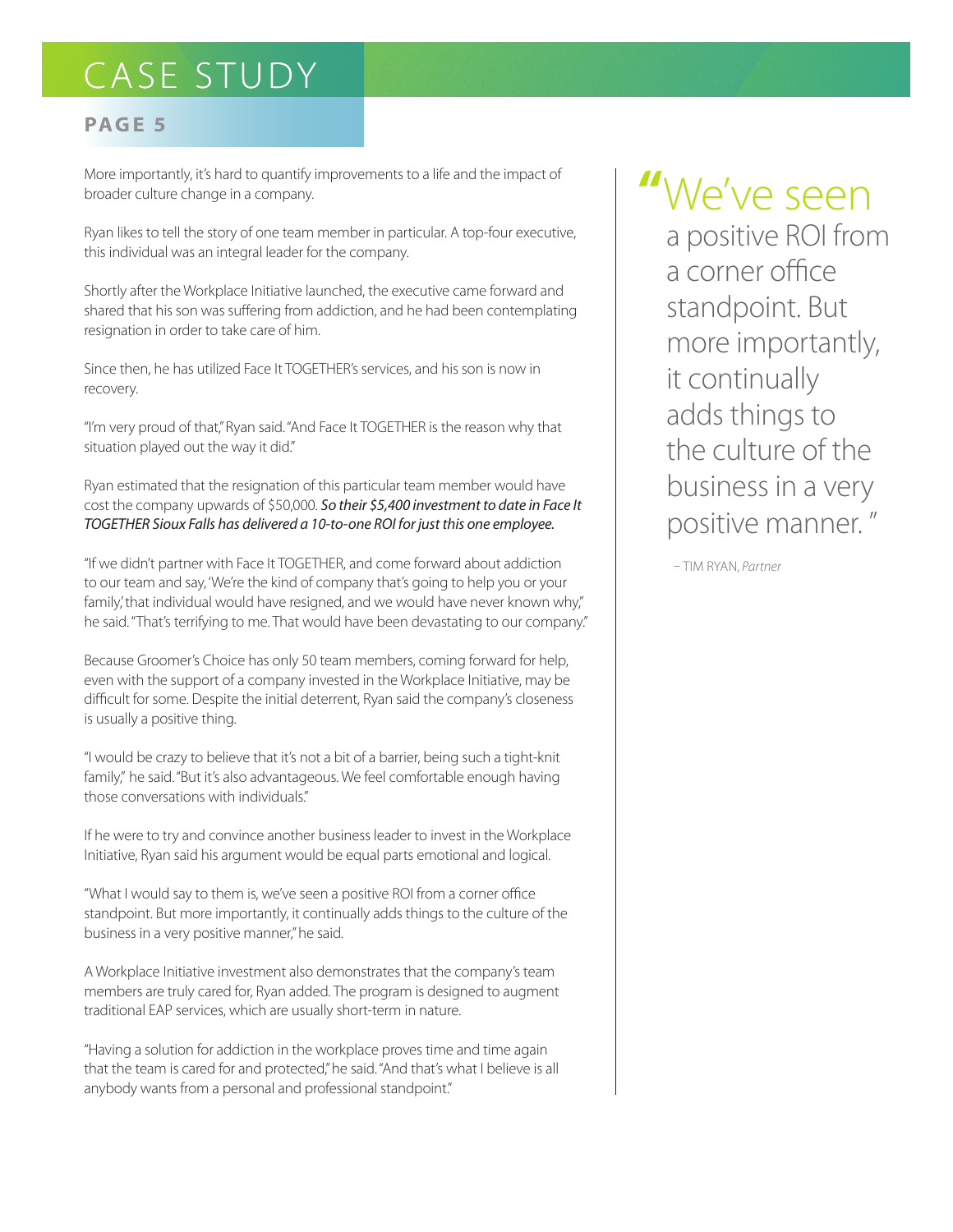#### **PAGE 6**

### One Man's Story

#### **A Weight Off Jon's Shoulders**

Jon Giblin has been a part of the Groomer's Choice manufacturing team for about a year and a half.

Now 40 years old, Giblin said he spent half his life drinking. After getting a DUI and starting court-ordered treatment, he realized he was ready to take his recovery seriously and commit to getting well.

"It just wasn't cutting it for me at my court-ordered treatment. I needed something else," he said. "I needed my own personal drive to really take over my recovery process."

Giblin said he first learned of Face It TOGETHER during his new employee orientation at Groomer's Choice. He'd been mulling it over for some time before he made the call after a bad day last December. He was on his way to a bar when he set up his first recovery coach appointment — a powerful moment for Giblin because he recognized that he needed to speak with someone else about his recovery.

Almost every Monday since, he and Dave Jansa, a Face It TOGETHER Sioux Falls recovery coach, meet for one hour.

Now, Giblin said the two are "pretty chummy." Though not all of their coaching sessions are traditional ones — they've volunteered at golf tournaments and promotional booths together — Giblin said Dave's reinforcement has been a great resource. He thinks of Dave as more of a life coach.

At first, Giblin said he kept his recovery to himself at work; he wanted to conquer it on his own. When his first court date came around, he told his boss he had a doctor's appointment. After the judge moved it back until he finished aftercare treatment, Giblin told his boss the real reason he needed more time off.

"It felt so liberating to let him know," he said. "It was just all this weight off my shoulders."

At the end of that workday, Giblin's boss told him about his own past struggle with addiction. He recommended that Giblin check out Face It TOGETHER Sioux Falls, where Giblin had already been going for almost two months.

Once Giblin became more open about his recovery, he said support has been ongoing from his supervisors and fellow team members at Groomer's Choice.

"Some of the upper management, Tim and his brother, have been out there and they've been like, 'Hey, you know we know what you're going through and we can tell in your work how well you're doing, so keep it up," he said. "So I'm getting positive responses from everybody."

**"**I'm so much more devoted at work since they did help out in my recovery process."

– Jon Giblin, *Coat Care Artisan*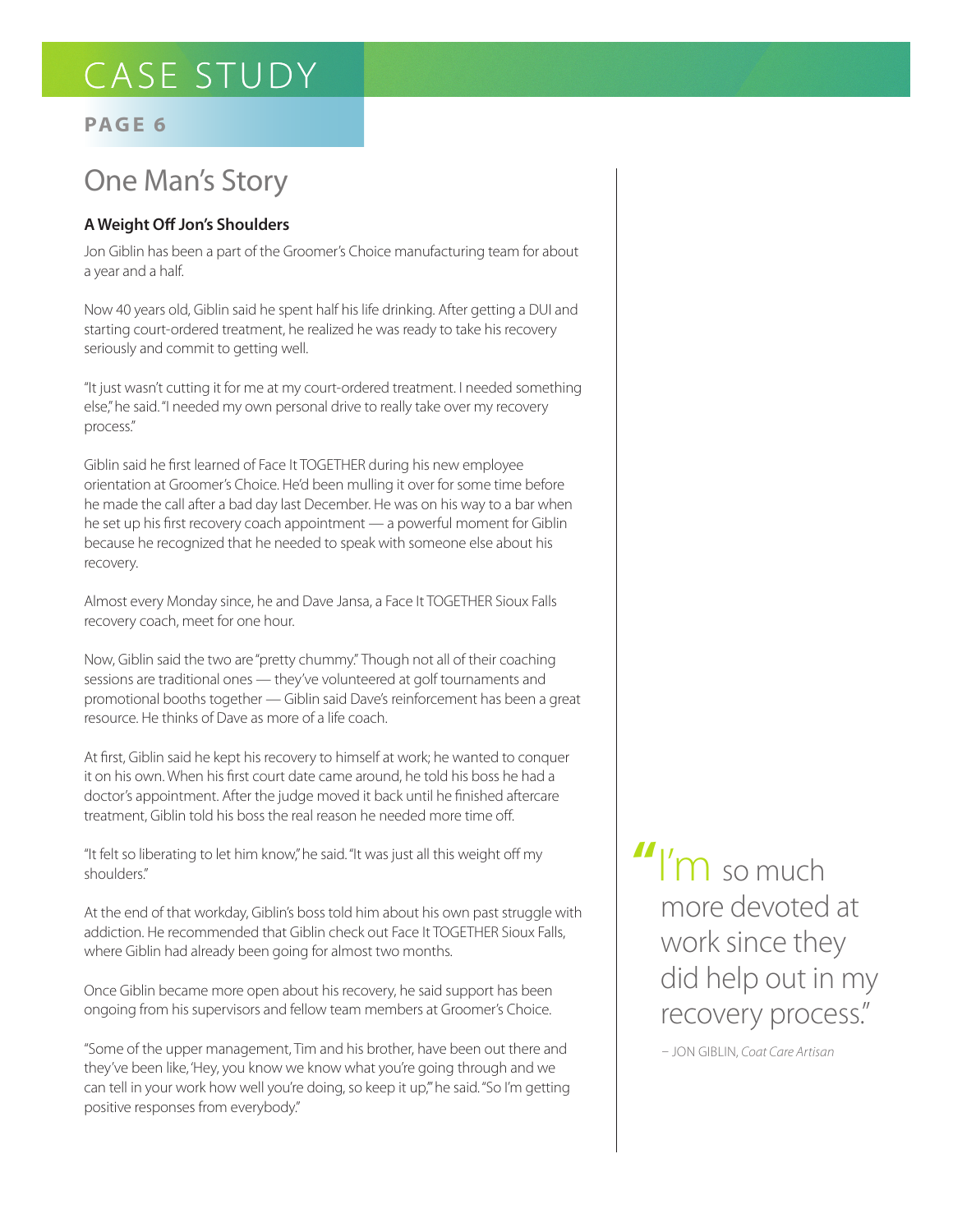#### **PAGE 7**

Giblin said a lack of support at work would be difficult, and would make it easy to stay stuck in harmful and unhealthy behaviors. In addition to being more productive and efficient at work, he feels an immense amount of gratitude and loyalty towards Groomer's Choice.

"I'm so much more devoted at work since they did help out in my recovery process," he said. "I mean I just feel whole and a sense of gratitude to them."

That gratitude is one of the main benefits of the Workplace Initiative in Giblin's mind. He also pointed to the "intricate" and varied work done in manufacturing, and said it takes one to two years for someone to be fully trained on the company's many products and procedures.

"I gotta think it's more economical for the company to be able to retain its investment," he said.

Giblin considers himself to be more direct, open and a better leader now. He said if an employer invests in the Workplace Initiative, they're going to reap the many benefits that come from a grateful and efficient team member.

"My productivity, my leadership, the additional responsibilities that I'm willing to take on, I'd say my production outflow has doubled if not more. I can't see a downside to the Workplace Initiative," he said. "You're helping someone get better, you're helping someone take control of his life."

#### **Corporate Citizenship**

Since Giblin has started his recovery, his involvement in activities outside of the workplace are changing. He's closer to his family now, and even though he still frequents some bars to compete in dart tournaments, the environment is different.

"It's what you make of it," he said of the community.

For Ryan, who's lived in Sioux Falls his whole life excluding the few years he was in college, the community is a great place to run a business and raise a family.

"I would argue that Sioux Falls has as many bright minds per capita as any place in the United States," he said. "You're able to build a wonderful professional network in Sioux Falls while being able to offer your family a safe, affordable and diverse place to live."

Ryan is also in recovery and now serves on the Face It TOGETHER Sioux Falls board of directors.

The positive implications for the community are just one more reason to invest in the Workplace Initiative, Ryan said.

"(Addiction is) one of our society's number one health crises that nobody seems to be finding solutions for. But it also directly impacts Sioux Falls, and directly impacts the lives of every employee we have. So we feel like it's our duty, both

**"**I can't see a downside to the Workplace Initiative. You're helping someone get better, you're helping someone take control of his life."

– Jon Giblin, *Coat Care Artisan*